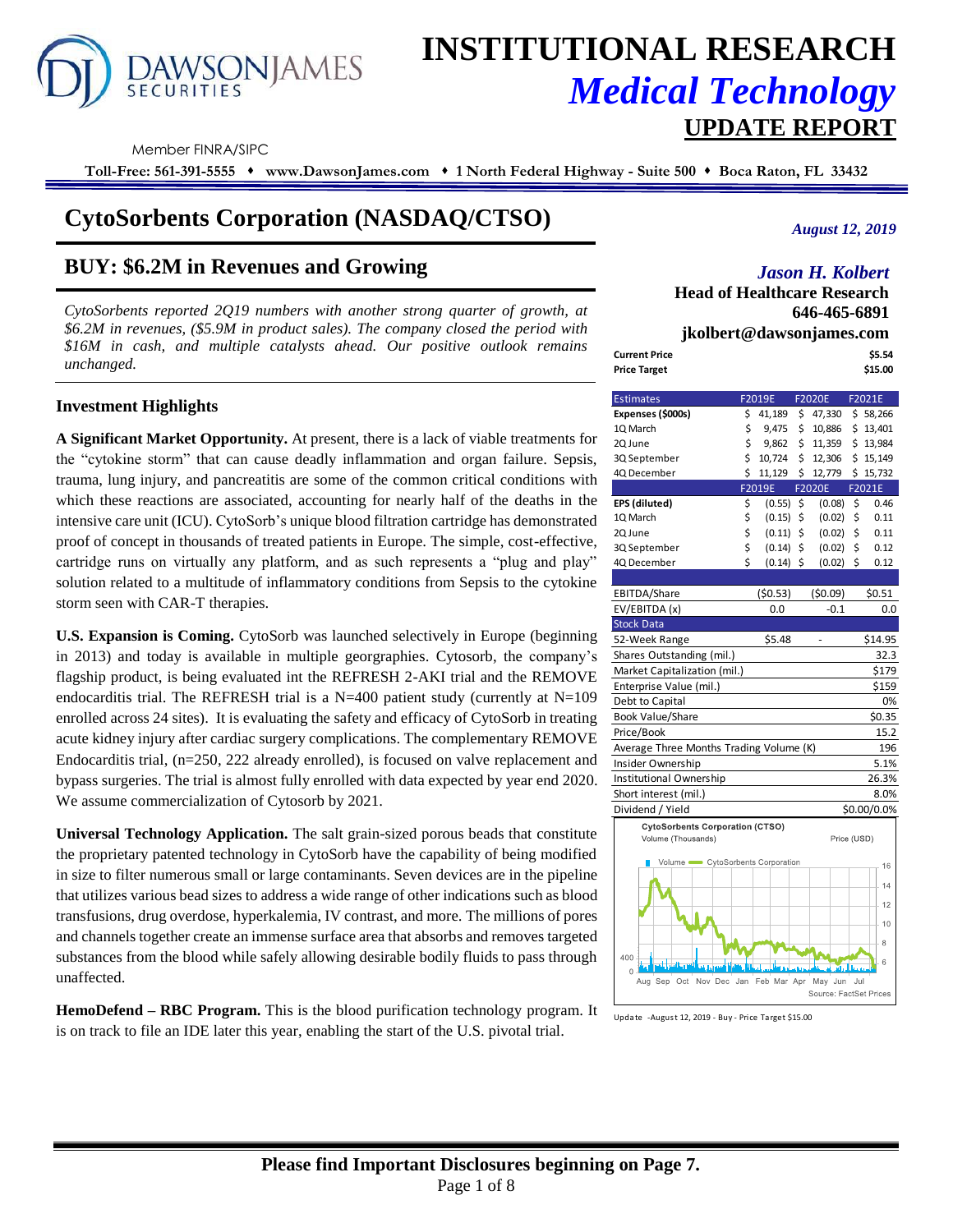

**Pharmaeconomic Benefit - Intensive care units tend to lose money, that could change.** The expense of intensive care units (ICUs) in hospitals tends to exceed the revenues associated with treating patients. Patients, on average, spend 16 days in the ICU. Approximately 15% of a hospitals total budget is expensed for attempting to prolong the life of these critically ill patients. Mortality rates are high, with the leading cause of death being sepsis-induced organ failure. Each patient on mechanical ventilation costs about \$5,000 per day. If Cytosorb can shorten a patient's stay in the ICU by just one day (we believe it can do much better than that), it creates significant savings for hospitals versus the cost of cartridge, (we assume a price point of \$1,000 per cartridge and an average of five cartridges per treatment).

**High Margins, High Hopes.** The Cytosorb cartridge represents a low cost, high margin cartridge that can work on any number of platforms, easily fitting into the existing treatment paradigms. With an efficient, vertically integrated manufacturing model, the company expects blended gross margins to reach 80% at scale. By focusing on supplying cartridges (versus systems), CytoSorbents creates a high margin product opportunity closer to a specialty pharma business model versus medical technology. By developing a product that is consistent with the existing treatment paradigm, that is, the ability for a technician to connect a Cytosorb to a common dialysis or blood pump machine without extensive training, lowers the barrier for market penetration.

**Safe and reliable blood transfusions.** CytoSorbents' other technology, HemoDefend, is on track to improve the safety profile of blood transfusions. The pivotal human trial to support FDA approval can be expected to begin later this year (2H19). After in-vitro testing, the 25-volunteer trial will measure the ability of HemoDefend to filter non-infectious contaminants from the patients' blood. The anticipated success of this trial may place HemoDefend on the U.S. market before CytoSorb, creating a second pathway and associated catalysts.

**Valuation.** We use a series of therapeutic models across the various indications and geographies and project product revenues for the company out to the year 2030. In our U.S. therapeutic models, we apply a 30% risk cut (70% success probability) that both U.S. approvals and our market share forecasts can be realized. For us, valuation becomes an interesting question when we discuss the appropriate "r" risk-rate to use in our three model metrics, free cash flow to the firm (FCFF), Discounted EPS and Sum-Of-The-Parts (SOP) models, which are equal weighted, averaged and rounded to the nearest whole number. Typically for early-stage companies with no revenues, we use 30%, and for companies with established products and revenues, we use a lower 15%. Cytosorbents arguably is somewhere in the middle, as products are approved and selling in Europe but not yet in the U.S. If we select a conservative 30%, we drive a \$9.00 price target. If we select a more aggressive 15%, we arrive at a \$28.00 target. If we select a midpoint (22.5%), we derive a \$15.00 target. Given their unique position of approval in Europe, established proof of concept and a product that works, we select the mid-point of 22.5% and set our target for CytoSorbents at \$15.00.

**Risk.** Market risks, Regulatory risks, Financial risks and Commercialization risks.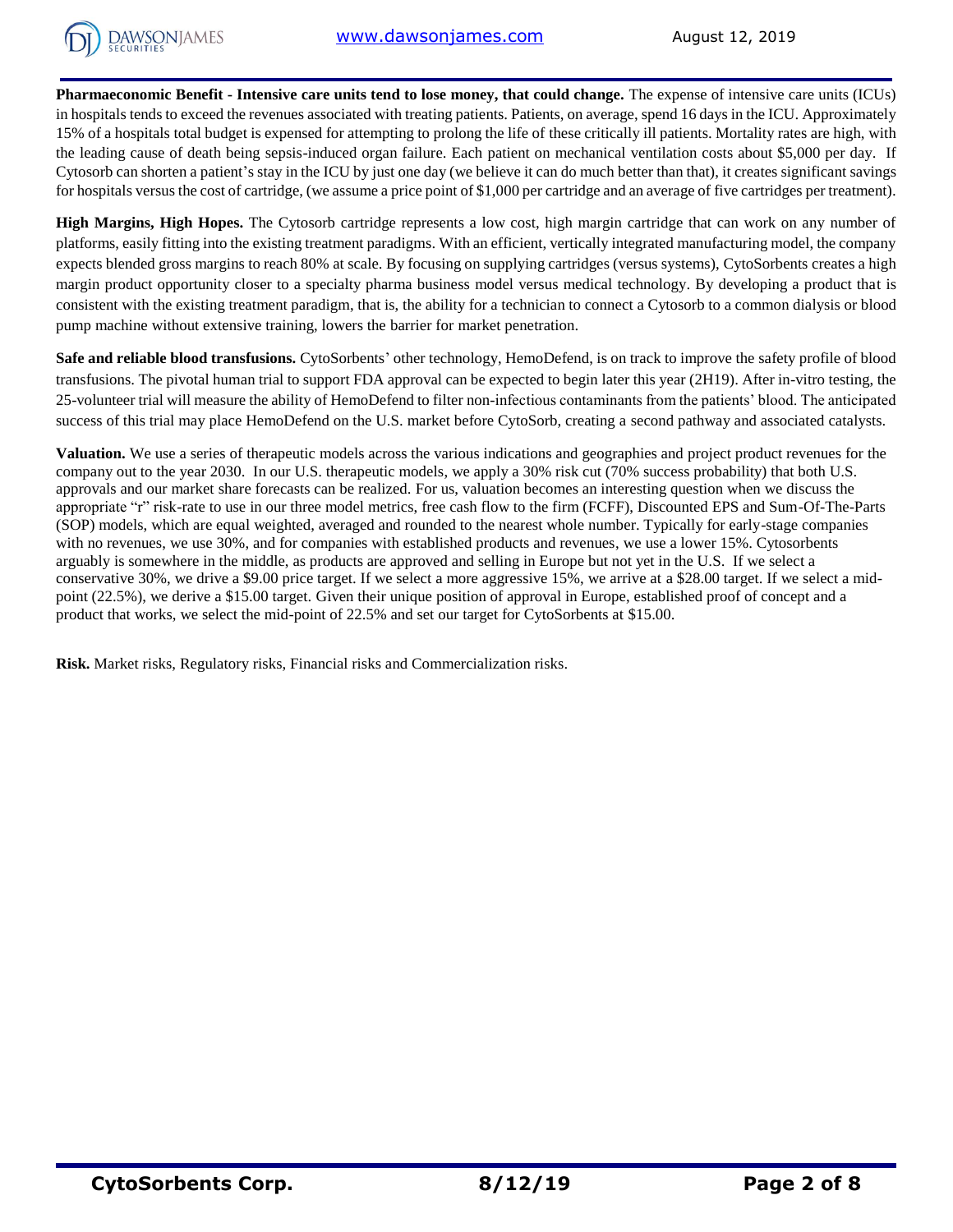

#### **Modeling Assumptions**

- 1. We assume continued steady growth for Cytosorb in the current key EU direct sales countries of Germany, Austria and Switzerland.
- 2. We assume a selling price per cartridge of \$1,000 for direct sales and \$600 for distribution sales. We estimate that each patient will require an average of five units (CytoSorb cartridges) for sepsis treatment and three units for cardiac treatment.
- 3. We conservatively assume that CytoSorb can achieve a ten percent market share of the market in Germany, Austria and Switzerland, and 3% of the market in the rest of the EU by 2030.
- 4. Our model includes CytoSorb revenues in the U.S. for cardiac surgery and sepsis beginning in 2021 upon commercialization. To these revenues, we apply a 70% probability of success (or 30% risk cut).

#### **Exhibit 1. CytoSorb sepsis EU direct sales (Germany, Austria, and Switzerland)**

| CytoSorb - Distributor (Rest of EU)                        | 2018E       | 2019E       | 2020E       | 2021E       | 2022E       | 2023E       | 2024E       | 2025E       | 2026E       | 2027E       | 2028E            | 2029E       | 2030E       |
|------------------------------------------------------------|-------------|-------------|-------------|-------------|-------------|-------------|-------------|-------------|-------------|-------------|------------------|-------------|-------------|
| EU population (Germany, Austria and Switzerland excluded)  | 408,580,205 | 409.244.211 | 409,908,351 | 410,572,616 | 411,237,001 | 411,901,499 | 412,566,103 | 413,230,806 | 413,895,600 | 414,560,479 | 415,225,435      | 415,890,462 | 416,555,551 |
| Critical care population (Sepsis included)                 | 2.083.759   | 2.087.145   | 2.090.533   | 2.093.920   | 2.097.309   | 2.100.698   | 2.104.087   | 2.107.477   | 2.110.868   | 2.114.258   | 2.117.650        | 2.121.041   | 2.124.433   |
| Percent of patients with access to hospitals with Cytosorb | 40%         | 40%         | 40%         | 40%         | 40%         | 40%         | 40%         | 40%         | 40%         | 40%         | 40%              | 40%         | 40%         |
| <b>Total patients</b>                                      | 833,503.62  | 834.858.19  | 836.213.04  | 837.568.14  | 838,923,48  | 840.279.06  | 841.634.85  | 842,990.84  | 844.347.02  | 845,703,38  | 847.059.89       | 848,416.54  | 849.773.32  |
| Market penetration                                         | 0.2%        | 0.3%        | 0.5%        | 0.5%        | 0.8%        | 1.0%        | 1.5%        | 2.0%        | 2.5%        | 3.0%        | 3.0%             | 3.0%        | 3.0%        |
| Total addressable patients                                 | 1.667       | 2.505       | 4.181       | 4.188       | 6.711       | 8,403       | 12.625      | 16,860      | 21.109      | 25.371      | 25.412           | 25.452      | 25,493      |
| Estimated units per patient                                |             |             |             |             | - 1         | e l         |             |             |             |             |                  |             |             |
| Total filter needed                                        | 8.335       | 12.523      | 20,905      | 20,939      | 33.557      | 42.014      | 63.123      | 84.299      | 105,543     | 126,856     | 127,059          | 127,262     | 127,466     |
| Cost of the rapy                                           | 618 S       | 624         | 631         | 637         | 643 S       | 650         | 656         | 663         | 669         | 676 S       | 683              | 690 S       | 697         |
| Change in price                                            | 1%          | 1%          |             | 1%          | 1%          | 1%          | 1%          | 1%          | 1%          |             | 1%               | 1%          | 1%          |
| Revenue ('000)                                             | 5.153       | 7,819       | 13,183      | 13,336      | 21,587      | 27,297 \$   | 41,422 \$   | 55,871 \$   | 70,651      | 85,766 \$   | 86,763 \$        | 87.771 S    | 88,790      |
| Risk factor                                                |             |             |             |             |             |             |             |             |             |             |                  |             |             |
| Total revenue ('000)                                       | 5.153       | 7819        | $13.183$ \$ | $13336$ $8$ | 21 587 S    | $27297$ $$$ | $41.422$ S  | 55871 S     | 70.651 \$   | 85766 S     | <b>86 763 \$</b> | 87771 S     | 88.790      |

*Source: Dawson James estimates*

#### **Exhibit 2. CytoSorb sepsis EU sales by distributorship (excluding Germany, Austria, and Switzerland)**

| CytoSorb - Distributor (Rest of EU)                        | 2018E       | 2019E       | 2020E       | 2021E       | 2022E       | 2023E       | 2024E       | 2025E       | 2026E       | 2027E       | 2028E       | 2029E          | 2030E       |
|------------------------------------------------------------|-------------|-------------|-------------|-------------|-------------|-------------|-------------|-------------|-------------|-------------|-------------|----------------|-------------|
| EU population (Germany, Austria and Switzerland excluded)  | 408,580,205 | 409.244.211 | 409.908.351 | 410.572.616 | 411.237.001 | 411.901.499 | 412.566.103 | 413.230.806 | 413.895.600 | 414.560.479 | 415.225.435 | 415.890.462    | 416.555.551 |
| Critical care population (Sepsis included)                 | 2.083.759   | 2.087.145   | 2.090.533   | 2.093.920   | 2.097.309   | 2.100.698   | 2.104.087   | 2.107.477   | 2.110.868   | 2.114.258   | 2.117.650   | 2.121.041      | 2.124.433   |
| Percent of patients with access to hospitals with Cytosorb | 40%         | 40%         | 40%         | 40%         | 40%         | 40%         | 40%         | 40%         | 40%         | 40%         | 40%         | 40%            | 40%         |
| <b>Total patients</b>                                      | 833.503.62  | 834.858.19  | 836.213.04  | 837.568.14  | 838,923,48  | 840.279.06  | 841.634.85  | 842,990,84  | 844.347.02  | 845.703.38  | 847.059.89  | 848,416,54     | 849.773.32  |
| Market penetration                                         | 0.2%        | 0.3%        | 0.5%        | 0.5%        | 0.8%        | 1.0%        | 1.5%        | 2.0%        | 2.5%        | 3.0%        | 3.0%        | 3.0%           | 3.0%        |
| Total addressable patients                                 | 1.667       | 2.505       | 4.181       | 4.188       | 6.711       | 8.403       | 12,625      | 16,860      | 21.109      | 25.371      | 25.412      | 25.452         | 25.493      |
| Estimated units per patient                                |             |             |             |             | - 1         |             |             |             |             | $\sim$ 1    |             |                |             |
| Total filter needed                                        | 8.335       | 12.523      | 20.905      | 20.939      | 33.557      | 42.014      | 63.123      | 84.299      | 105.543     | 126.856     | 127.059     | 127.262        | 127.466     |
| Cost of therapy                                            | 618         | 624 S       | 631         | 637         | 643 \$      | 650         | 656 S       | 663 S       | 669 \$      | 676 \$      | 683         | 690            | 697         |
| Change in price                                            | 1%          | 1%          | 1%          |             | 1%          | 1%          | 1%          | 1%          | 1%          | 1%          | 1%          | 1%             | 1%          |
| Revenue ('000)                                             | 5.153       | 7.819 \$    | 13.183      | 13.336      | 21.587 \$   | 27,297      | 41.422 \$   | 55.871      | 70.651      | 85.766 \$   | 86.763 \$   | 87.771<br>- \$ | 88,790      |
| Risk factor                                                |             |             |             |             |             |             |             |             |             |             |             |                |             |
| Total revenue ('000)                                       | 5.153       | 7.819 S     | 13,183      | 13,336 S    | 21.587 \$   | 27.297 \$   | 41.422 \$   | 55,871      | 70.651      | 85.766 \$   | 86,763 \$   | 87.771 \$      | 88,790      |

*Source: Dawson James estimates*

#### **Exhibit 3. CytoSorb U.S. sales for cardiac surgery**

| Exhibit 3. CytoSorb U.S. sales for cardiac surgery |             |             |             |             |             |             |             |             |             |             |             |             |             |
|----------------------------------------------------|-------------|-------------|-------------|-------------|-------------|-------------|-------------|-------------|-------------|-------------|-------------|-------------|-------------|
| <b>CytoSorb Cardiac Surgery US</b>                 | 2018E       | 2019E       | 2020E       | 2021E       | 2022E       | 2023E       | 2024E       | 2025E       | 2026E       | 2027E       | 2028E       | 2029E       | 2030E       |
| <b>US population</b>                               | 327.296.502 | 329.587.577 | 331.894.690 | 334.217.953 | 336.557.479 | 338.913.381 | 341.285.775 | 343.674.775 | 346,080,499 | 348.503.062 | 350.942.583 | 353.399.182 | 355,872,976 |
| Cardiac surgery                                    | 1,009,027   | 1,012,054   | 1,015,090   | 1,018,136   | 1.021.190   | 1.024.254   | 1,027,326   | 1.030.408   | 1.033.499   | 1,036,600   | 1,039,710   | 1.042.829   | 1.045.957   |
| Market penetration                                 |             |             |             | 0.1%        | 0.2%        | 0.3%        | 0.4%        | 0.5%        | 1.2%        | 1.2%        | 1.2%        | 1.2%        | 1.2%        |
| Total addressable patients                         |             |             |             | 1.018       | 2.042       | 3.073       | 4.109       | 5.152       | 12,402      | 12.439      | 12.477      | 12.514      | 12.551      |
| Estimated units per patient                        |             |             |             |             | $\sim$      | $\sim$      |             |             | $\sim$      | $\sim$      |             | $\sim$      |             |
| Total filter needed                                |             |             |             | 3.054       | 6.127       | 9.218       | 12.328      | 15.456      | 37.206      | 37,318      | 37,430      | 37.542      | 37.654      |
| Cost of therapy                                    |             |             |             | 2.500 S     | 2.513       | 2.525 S     | 2.538 S     | 2.550       | 2.563 S     | $2.576$ \$  | 2.589 S     | 2.602 S     | 2,615       |
| Change in price                                    |             |             |             | 1%          | 1%          | 1%          | 1%          | 1%          | 1%          | 1%          | 1%          | 1%          | 1%          |
| Revenue ('000)                                     |             |             |             | 7.636 S     | 15,394      | 23.277 \$   | 31.284 \$   | 39.419 S    | 95.364 \$   | 96.128 \$   | 96.899 S    | 97.675 \$   | 98,458      |
| Risk factor                                        |             |             |             | 30%         | 30%         | 30%         | 30%         | 30%         | 30%         | 30%         | 30%         | 30%         | 30%         |
| Total revenue ('000)                               |             |             |             | 5.345 S     | 10.776      | 16.294 \$   | 21.899 \$   | 27,593      | 66.755 \$   | 67.290 \$   | 67,829      | 68.373 \$   | 68.921      |

*Source: Dawson James estimates*

#### **Exhibit 4. CytoSorb EU sales for cardiac surgery**

| <b>Exhibit 4. CytoSorb EU sales for cardiac surgery</b> |          |           |           |           |           |           |           |           |           |           |           |                |           |
|---------------------------------------------------------|----------|-----------|-----------|-----------|-----------|-----------|-----------|-----------|-----------|-----------|-----------|----------------|-----------|
| <b>CytoSorb Cardiac Surgery EU</b>                      | 2018E    | 2019E     | 2020E     | 2021E     | 2022E     | 2023E     | 2024E     | 2025E     | 2026E     | 2027E     | 2028E     | 2029E          | 2030E     |
| Cardiac surgery                                         | .509.018 | 1.512.036 | 1.515.060 | 1.518.090 | 1.521.126 | 1.524.169 | 1,527,217 | 1.530.271 | 1,533,332 | 1,536,399 | 1.539.471 | 1.542.550      | 1.545.635 |
| Market penetration                                      | 0.09%    | 0.1%      | 0.2%      | 0.3%      | 0.4%      | 0.5%      | 0.6%      | 0.7%      | 0.7%      | 0.7%      | 0.7%      | 0.7%           | 0.7%      |
| Total addressable patients                              | 1.358    | 1,512     | 3.030     | 4.554     | 6.085     | 7.621     | 9.163     | 10.712    | 10.733    | 10.755    | 10.776    | 10.798         | 10,819    |
| Estimated units per patient                             | $\sim$   | $\sim$    |           |           | $\sim$    |           | $\sim$    |           | $\sim$    | $\sim$    |           | $\sim$         |           |
| Total filter needed                                     | 4.074    | 4.536     | 9.090     | 13.663    | 18.254    | 22.863    | 27,490    | 32.136    | 32.200    | 32.264    | 32.329    | 32.394         | 32.458    |
| Cost of therapy                                         | 500 S    | 500 \$    | 500 S     | 503       | 505 \$    | 508       | 510 S     | 513 S     | 515 S     | 518 S     | 520       | 523 \$         | 526       |
| Change in price                                         | 0%       | 0%        | 1%        | 1%        | 1%        | 1%        |           | 1%        | 1%        | 1%        | 1%        | 1%             | 1%        |
| Revenue ('000)                                          | 2.037    | 2.268     | 4.545 S   | 6,866     | 9.218     | 11,604    | 14,022 \$ | 16.474 S  | 16,589 \$ | 16.705 \$ | 16.822 S  | 16,940<br>- \$ | 17,059    |
| Risk factor                                             |          |           |           |           |           |           |           |           |           |           |           |                |           |
| Total revenue ('000)                                    | 2.037    | 2.268S    | 4.545 S   | 6.866 S   | 9,218     | 11,604 \$ | 14.022 \$ | 16,474 S  | 16,589 \$ | 16.705 \$ | 16.822 S  | 16,940 \$      | 17,059    |

*Source: Dawson James estimates*

#### **Exhibit 5. CytoSorb U.S. sales for sepsis**

| <b>Exhibit 5. CytoSorb U.S. sales for sepsis</b> |             |             |             |             |             |             |             |             |             |             |             |             |             |
|--------------------------------------------------|-------------|-------------|-------------|-------------|-------------|-------------|-------------|-------------|-------------|-------------|-------------|-------------|-------------|
| <b>CytoSorb Sepsis US</b>                        | 2018E       | 2019E       | 2020E       | 2021E       | 2022E       | 2023E       | 2024E       | 2025E       | 2026E       | 2027E       | 2028E       | 2029E       | 2030E       |
| <b>US population</b>                             | 327.296.502 | 329.587.577 | 331.894.690 | 334.217.953 | 336,557,479 | 338.913.381 | 341,285,775 | 343.674.775 | 346,080,499 | 348,503,062 | 350,942,583 | 353.399.182 | 355,872,976 |
| Severe sepsis patients                           | 981,890     | 988,763     | 995,684     | 1.002.654   | 1,009,672   | 1,016,740   | 1,023,857   | 1.031.024   | 1.038.241   | 1,045,509   | 1,052,828   | 1,060,198   | 1.067.619   |
| Market penetration                               |             |             |             | 0.1%        | 0.2%        | 0.5%        | 1.0%        | 2.0%        | 2.1%        | 2.3%        | 2.5%        | 2.7%        | 3.0%        |
| Total addressable patients                       |             |             |             | 1.003       | 2.019       | 5.084       | 10,239      | 20,620      | 21,803      | 24.047      | 26.321      | 28.625      | 32.029      |
| Estimated units per patient                      |             |             |             |             | еv          |             |             |             |             | - -         |             |             |             |
| Total filter needed                              |             |             |             | 5.013       | 10.097      | 25.419      | 51.193      | 103.102     | 109.015     | 120.234     | 131.603     | 143.127     | 160.143     |
| Cost of therapy                                  |             |             |             | 2.500       | 2.525       | 2.550       | 2.576S      | 2.602 S     | 2.628 S     | $2,654$ \$  | 2.680S      | 2.707 \$    | 2.734       |
| Change in price                                  |             |             |             |             |             |             |             | 1%          | 1%          | 1%          | 1%          |             | 1%          |
| Revenue ('000)                                   |             |             |             | 12.533 S    | $25.494$ S  | 64.824 S    | 131.860     | 268.222 S   | 286.441 S   | 319,076     | 352.742 S   | 387.464 S   | 437.865     |
| Risk factor                                      |             |             |             | 30%         | 30%         | 30%         | 30%         | 30%         | 30%         | 30%         | 30%         | 30%         | 30%         |
| Total revenue ('000)                             |             |             |             | 8,773       | 17,846      | 45,376      | 92.302 \$   | 187,755 \$  | 200.508     | 223.353     | 246,919 S   | 271.225 \$  | 306.505     |

*Source: Dawson James estimates*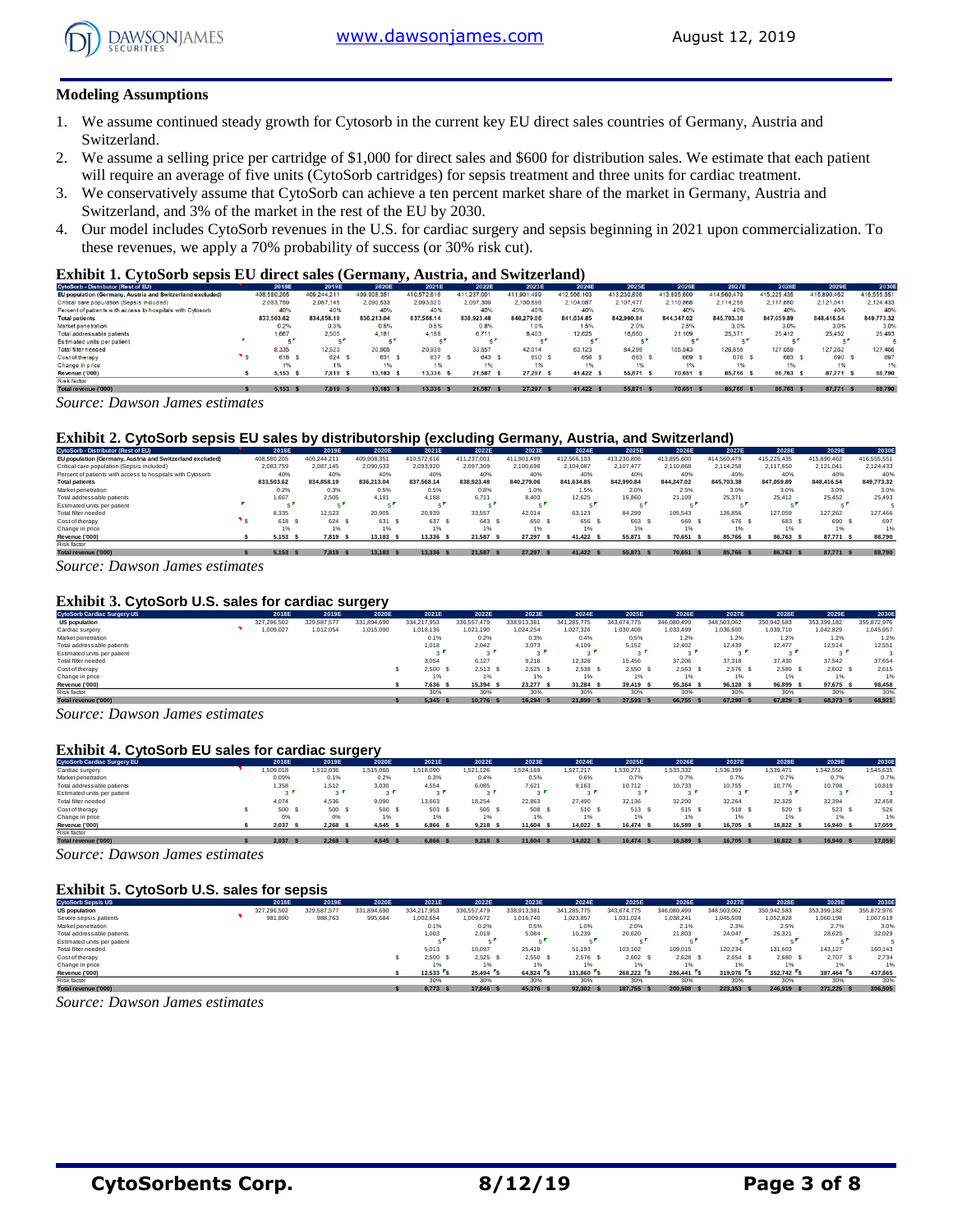

**Valuation.** We use a series of therapeutic models across the various indications and geographies and project product revenues for the company out to the year 2030. In our U.S. therapeutic models, we apply a 30% risk cut (70% success probability) that both U.S. approvals and our market share forecasts can be realized. For us, valuation becomes an interesting question when we discuss the appropriate "r" risk-rate to use in our three model metrics, free cash flow to the firm (FCFF), Discounted EPS and Sum-Of-The-Parts (SOP) models, which are equal weighted, averaged and rounded to the nearest whole number. Typically for early-stage companies with no revenues, we use 30%, and for companies with established products and revenues, we use a lower 15%. Cytosorbents arguably is somewhere in the middle, as products are approved and selling in Europe but not yet in the U.S. If we select a conservative 30%, we drive a \$9.00 price target. If we select a more aggressive 15%, we arrive at a \$28.00 target. If we select a midpoint (22.5%), we derive a \$15.00 target. Given their unique position of approval in Europe, established proof of concept and a product that works, we select the mid-point of 22.5% and set our target for CytoSorbents at \$15.00.<br> **Exhibit 6. FCFF Model**<br>
Average **\$** 15<br>
Price Target \$ 15

# **Exhibit 6. FCFF Model**

| .                       |  |                 |
|-------------------------|--|-----------------|
| Exhibit 6.  FCFF Model  |  |                 |
| Average \$              |  | 15 <sub>1</sub> |
| Price Target \$<br>Year |  | 15<br>2019      |
|                         |  |                 |

| Average $\phi$<br>ാ            |           |           |          |                          |                          |        |                          |         |         |          |         |                          |         |
|--------------------------------|-----------|-----------|----------|--------------------------|--------------------------|--------|--------------------------|---------|---------|----------|---------|--------------------------|---------|
| Price Target \$<br>15          |           |           |          |                          |                          |        |                          |         |         |          |         |                          |         |
| 2019<br>Year                   |           |           |          |                          |                          |        |                          |         |         |          |         |                          |         |
| DCF Valuation Using FCF (mln): |           |           |          |                          |                          |        |                          |         |         |          |         |                          |         |
| units ('000)                   | 2018A     | 2019E     | 2020E    | 2021E                    | 2022E                    | 2023E  | 2024E                    | 2025E   | 2026E   | 2027E    | 2028E   | 2029E                    | 2030E   |
| EBIT                           | (17, 830) | (13, 372) | (3, 857) | 15,444                   | 42,664                   | 85,228 | 150,317                  | 254,761 | 318,004 | 359,202  | 389,831 | 409,140                  | 405,663 |
| <b>Tax Rate</b>                | 0%        | 5%        | 8%       | 10%                      | 12%                      | 15%    | 18%                      | 21%     | 24%     | 28%      | 33%     | 33%                      | 33%     |
| EBIT (1-t)                     | (17, 830) | (12,703)  | (3,549)  | 13,899                   | 37,544                   | 72,444 | 123,260                  | 201,261 | 241,683 | 258,625  | 261,186 | 274,124                  | 271,794 |
| CapEx                          | (493)     | (543)     | (597)    | (657)                    | (722)                    | (794)  | (874)                    | (961)   | (1,057) | (1, 163) | (1,279) | (1, 407)                 | (1,548) |
| Depreciation                   | 391       | 138       | $\sim$   | $\overline{\phantom{a}}$ | $\overline{\phantom{a}}$ | ٠      | $\overline{\phantom{a}}$ | ٠       | ٠       |          |         | $\overline{\phantom{a}}$ |         |
| Change in NWC                  |           |           |          |                          |                          |        |                          |         |         |          |         |                          |         |
| FCF                            | (17, 932) | (13, 108) | (4, 146) | 13,243                   | 36,822                   | 71,649 | 122,386                  | 200,300 | 240,626 | 257,462  | 259,907 | 272,717                  | 270,246 |
| PV of FCF                      | (21, 967) | (13, 108) | (3, 384) | 8,825                    | 20,031                   | 31,818 | 44,366                   | 59,274  | 58,129  | 50,772   | 41,840  | 35,839                   | 28,991  |
| Discount Rate                  | 22.5%     |           |          |                          |                          |        |                          |         |         |          |         |                          |         |
| Long Term Growth Rate          | $1\%$     |           |          |                          |                          |        |                          |         |         |          |         |                          |         |
| <b>Terminal Cash Flow</b>      | 1,269,530 |           |          |                          |                          |        |                          |         |         |          |         |                          |         |
| Terminal Value YE2030          | 136,190   |           |          |                          |                          |        |                          |         |         |          |         |                          |         |
| <b>NPV</b>                     | 499,582   |           |          |                          |                          |        |                          |         |         |          |         |                          |         |
| NPV-Debt                       |           |           |          |                          |                          |        |                          |         |         |          |         |                          |         |
| Shares out ('000)              | 33,417    | 2030E     |          |                          |                          |        |                          |         |         |          |         |                          |         |
| NPV Per Share                  | 15        |           |          |                          |                          |        |                          |         |         |          |         |                          |         |
| Source: Dawson James estimates |           |           |          |                          |                          |        |                          |         |         |          |         |                          |         |

# **Exhibit 7. Discounted EPS Model**

| 2030            |
|-----------------|
| 15 <sub>1</sub> |
| 22.5%           |
| 8.13            |
| 13.09           |
|                 |

| Current Year                   | 2019  |                 |                 | Discount Rate and Earnings Multiple Varies, Year is Constant |       |       |       |       |       |
|--------------------------------|-------|-----------------|-----------------|--------------------------------------------------------------|-------|-------|-------|-------|-------|
| Year of EPS                    | 2030  |                 |                 |                                                              |       |       |       |       |       |
| Earnings Multiple              | 15    |                 |                 | 5%                                                           | 10%   | 15%   | 20%   | 25%   | 30%   |
| Discount Factor                | 22.5% | Earnings        | 01              | 0.00                                                         | 0.00  | 0.00  | 0.00  | 0.00  | 0.00  |
| Selected Year EPS              | 8.13  | <b>Multiple</b> |                 | 23.78                                                        | 14.25 | 8.74  | 5.47  | 3.49  | 2.27  |
| <b>NPV</b>                     | 13.09 |                 | 10              | 47.55                                                        | 28.51 | 17.48 | 10.95 | 6.99  | 4.54  |
| Source: Dawson James estimates |       |                 | 15 <sub>l</sub> | 71.33                                                        | 42.76 | 26.22 | 16.42 | 10.48 | 6.81  |
|                                |       |                 | 20              | 95.11                                                        | 57.01 | 34.96 | 21.89 | 13.97 | 9.08  |
|                                |       |                 | 25              | 118.89                                                       | 71.27 | 43.71 | 27.37 | 17.47 | 11.35 |
|                                |       |                 | 30 <sup>1</sup> | 142.66                                                       | 85.52 | 52.45 | 32.84 | 20.96 | 13.62 |
|                                |       |                 | 35 <sub>1</sub> | 166.44                                                       | 99.78 | 61.19 | 38.31 | 24.45 | 15.88 |

 *Source: Dawson James estimates*

# **Exhibit 8. Sum of the Parts Model**

| <b>CytoSorbents</b>                       | LT Gr | Discount Rate | Yrs to Mkt     | % Success | Peak Sales<br>(MMs) | Term Val |
|-------------------------------------------|-------|---------------|----------------|-----------|---------------------|----------|
| <b>CytoSorb - Sepsis Direct Sales(EU)</b> | 1%    | 22.5%         | $\overline{0}$ | 70%       | \$151               | \$701    |
| <b>NPV</b>                                |       |               |                |           |                     | \$7      |
| <b>CytoSorb - Sepsis Distributor (EU)</b> | 1%    | 22.5%         | $\mathbf{0}$   | 70%       | \$88                | \$408    |
| <b>NPV</b>                                |       |               |                |           |                     | \$4      |
| <b>CytoSorb (Cardiac surgery US)</b>      | $1\%$ | 22.5%         | $\overline{2}$ | 50%       | \$68                | \$318    |
| <b>NPV</b>                                |       |               |                |           |                     | \$1.43   |
| <b>CytoSorb (Cardiac surgery EU)</b>      | 1%    | 22.5%         | $\overline{0}$ | 70%       | \$17                | \$79     |
| <b>NPV</b>                                |       |               |                |           |                     | \$0.7    |
| <b>CytoSorb (Sepsis US)</b>               | $1\%$ | 22.5%         | $\overline{4}$ | 50%       | \$271               | \$1,262  |
| <b>NPV</b>                                |       |               |                |           |                     | \$3.8    |
| <b>Net Margin</b>                         |       |               |                |           |                     | 45%      |
| MM Shrs OS (2030E)                        |       |               |                |           |                     | 33       |
| <b>Total</b>                              |       |               |                |           |                     | \$16     |

*Source: Dawson James estimates*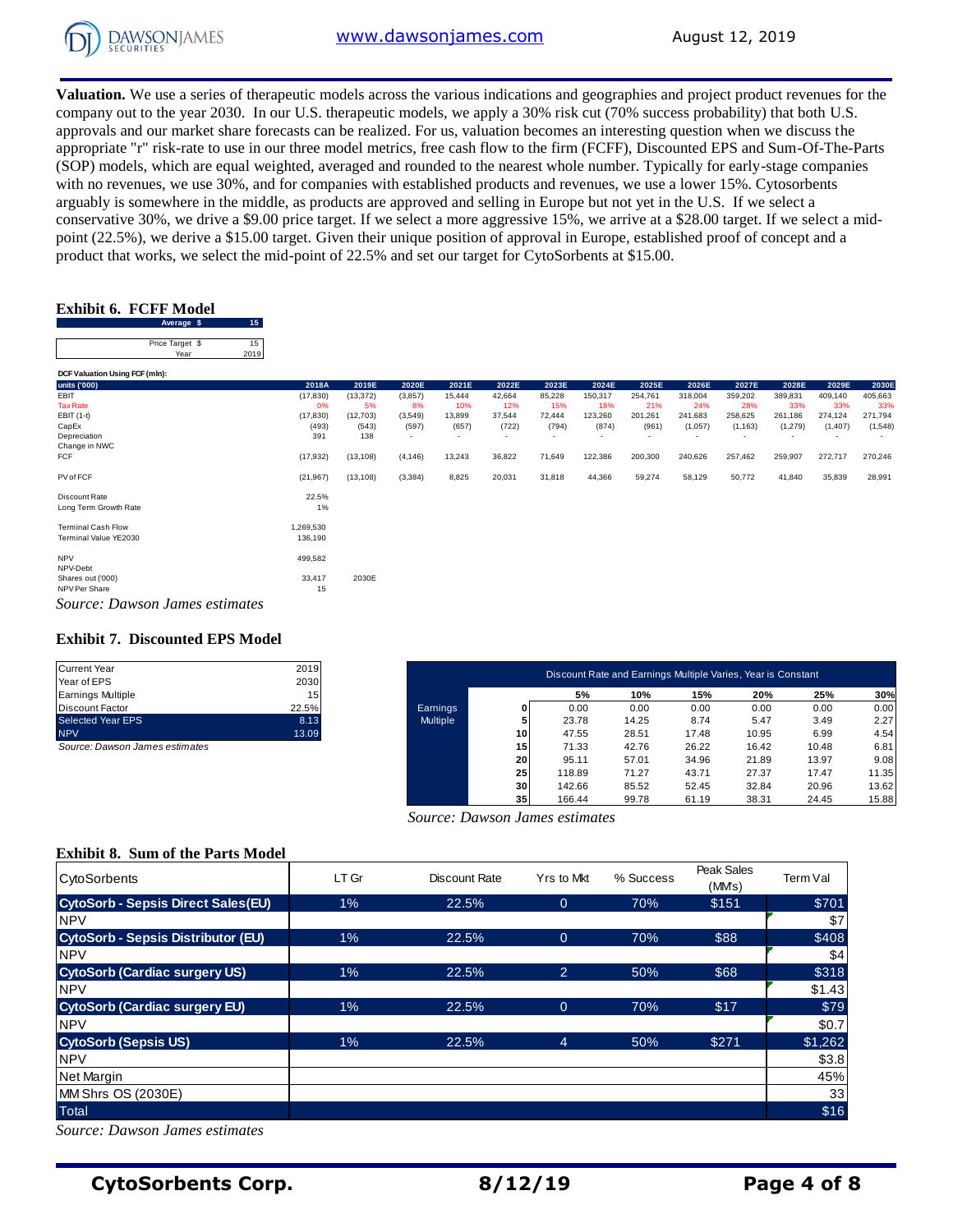

## **Risk Analysis**

**Market Share Risk:** CytoSorbents' potential inability to further grow product sales in the EU will hinder its profitability as more capital is invested in clinical trials to bring CytoSorb to the U.S. market. The company's product represents a new treatment for critical care patients that may take longer for adoption than predicted.

**Regulatory Risk:** There may be certain regulatory risks related to CytoSorb approval in the U.S.

**Commercial Risk:** There is no guarantee that the company will be able to develop and expand sales operations to offset research and development costs. Delays in U.S. commercialization will be negatively reflected in its valuation.

**Financial Risk:** The company should be expected to raise capital in the near term. We assume a raise and dilution, but there is no guarantee that market conditions will be favorable.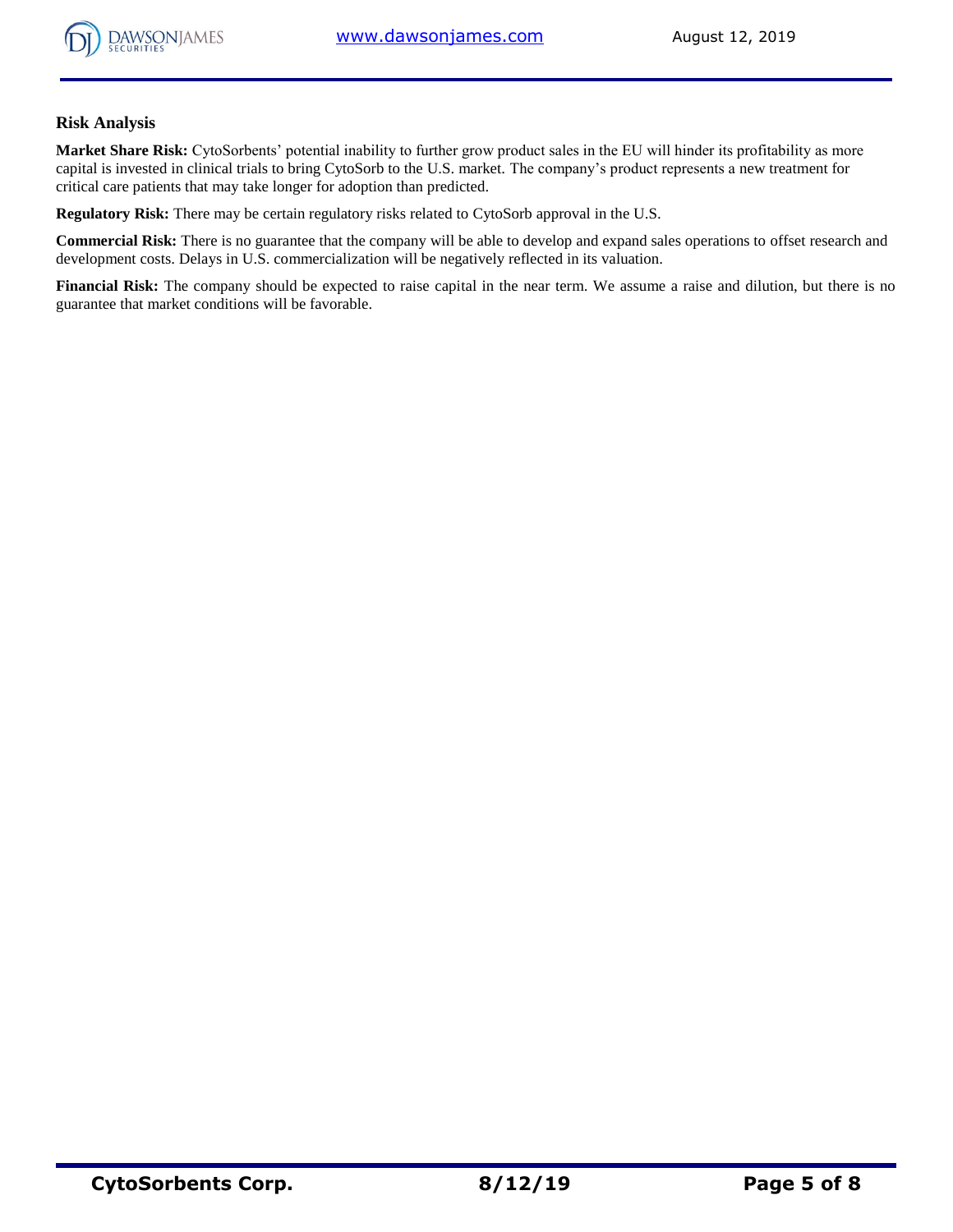

## **Exhibit 9. Income Statement**

 $\sim$ 

| <b>UISO.: Income Statement (\$000)</b>                |                          |         |         |         |         |           |        |        |        |        |            |        |         |         |                          |         |              |         |         |         |         |
|-------------------------------------------------------|--------------------------|---------|---------|---------|---------|-----------|--------|--------|--------|--------|------------|--------|---------|---------|--------------------------|---------|--------------|---------|---------|---------|---------|
| : YE December 31                                      | 2018A                    | 1Q19A   | 2Q19A   | 3Q19E   | 4Q19E   | 2019E     | 1Q20E  | 2Q20E  | 3Q20E  | 4020E  | 2020E      | 2021E  | 2022E   | 2023E   | 2024E                    | 2025E   | 2026E        | 2027E   | 2028E   | 2029E   | 2030E   |
| Revenue:                                              |                          |         |         |         |         |           |        |        |        |        |            |        |         |         |                          |         |              |         |         |         |         |
| CytoSorb Direct Sales (Germany, Austria, Switzerland) | 20.143                   | 4.576   | 5.850   | 6.000   | 6.200   | 22,148    | 6.081  | 6,345  | 6.874  | 7,138  | 26,439     | 40.239 | 54.439  | 69.046  | 84.070                   | 99,520  | 115,405      | 131.735 | 148.520 | 150,699 | 150,699 |
| CytoSorb Distributor (Rest of EU)                     |                          |         |         |         |         |           | 3,032  | 3,164  | 3,428  | 3,559  | 13,183     | 13,336 | 21,587  | 27,297  | 41,422                   | 55,871  | 70,651       | 85,766  | 86,763  | 87,771  | 87,771  |
| CytoSorb (Cardiac surgery EU)                         |                          |         |         |         |         |           | 1,045  | 1,091  | 1,182  | 1,227  | 4.545      | 6.866  | 9,218   | 11,604  | 14,022                   | 16.474  | 16,589       | 16,705  | 16,822  | 16,940  | 16,940  |
| CytoSorb (Cardiac surgery US)                         |                          |         |         |         |         |           |        |        |        | $\sim$ |            | 5,345  | 10,776  | 16,294  | 21,899                   | 27,593  | 66,755       | 67,290  | 67.829  | 68,373  | 68,373  |
| CytoSorb (sepsis US)                                  |                          |         |         |         |         |           |        |        |        |        |            | 8,773  | 17,846  | 45,376  | 92,302                   | 187,755 | 200,508      | 223,353 | 246,919 | 271,225 | 271,225 |
| VetResQ                                               |                          |         |         |         |         | 300       | 81     | 84     | 91     | 95     | 350        | 368    | 386     | 405     | 425                      | 447     |              |         |         |         |         |
| Other Sales                                           | 109                      |         |         |         |         |           |        |        |        |        |            |        |         |         |                          |         |              |         |         |         |         |
| <b>Total Product Sales</b>                            | 20.252                   | 4.576   | 5.850   | 6.000   | 6.200   | 22.626    | 10.239 | 10.684 | 11.574 | 12.020 | 44.517     | 74.927 | 114.251 | 170.022 | 254.140                  | 387.660 | 469.908      | 524.849 | 566.853 | 595.008 | 595.008 |
| Royalty (HemoDefend US)                               | $\cdot$                  |         |         |         |         |           |        |        |        |        |            |        |         |         | ٠                        |         |              |         |         |         |         |
| Grant revenue                                         | 2.252                    | 615     | 382     |         |         | 997       |        |        |        |        |            |        |         |         |                          |         |              |         |         |         |         |
| Other revenue                                         | $\overline{\phantom{a}}$ |         |         |         |         |           |        |        |        |        |            |        |         |         | $\overline{\phantom{a}}$ |         |              |         |         |         |         |
|                                                       |                          |         |         |         |         |           |        |        |        |        |            |        |         |         |                          |         |              |         |         |         |         |
| <b>Total Revenue</b>                                  | 22.504                   | 5.191   | 6.232   | 6.000   | 6,200   | 23.623    | 10.239 | 10.684 | 11.574 | 12.020 | 44.517     | 74.927 | 114.251 | 170,022 | 254.140                  | 387.660 | 469.908      | 524.849 | 566.853 | 595.008 | 595.008 |
| Expenses:                                             |                          |         |         |         |         |           |        |        |        |        |            |        |         |         |                          |         |              |         |         |         |         |
| Costs of Goods Sold                                   | 7,489                    | 1,738   | 1,834   | 1,500   | 1,550   | 6,622     | 2,048  | 2,137  | 2,315  | 2,404  | 8,903      | 14,985 | 22,850  | 34,004  | 50,828                   | 77,532  | 93,982       | 104,970 | 113,371 | 119,002 | 119,002 |
| %COGS                                                 | 37%                      | 38%     | 29%     | 25%     | 25%     | 25%       | 20%    | 20%    | 20%    | 20%    | <b>20%</b> | 20%    | 20%     | 20%     | 20%                      | 20%     | 20%          | 20%     | 20%     | 20%     | 20%     |
| Research and Development                              | 7.723                    | 2.418   | 2,930   | 2,733   | 2,839   | 10,513    | 2,660  | 2,775  | 3,007  | 3,122  | 11,564     | 12.721 | 13,993  | 15,392  | 16,931                   | 18,624  | 20,487       | 22,536  | 24.789  | 27.268  | 29,995  |
| %R&D                                                  | 38%                      | 53%     | 50%     | 46%     | 46%     | 46%       | $26\%$ | 26%    | $26\%$ | 26%    | 26%        | 17%    | 12%     | 9%      | 7%                       | 5%      | 4%           | 4%      | 4%      | 5%      | 5%      |
| Selling, General and Administrative                   | 20.874                   | 4.758   | 4,506   | 5,970   | 6,200   | 21,434    | 5,669  | 5,916  | 6,409  | 6,655  | 24.649     | 28,346 | 31.180  | 31,804  | 32,440                   | 33,089  | 33,751       | 34,426  | 35,114  | 35,817  | 36,533  |
| %SG&A                                                 | 103%                     | 104%    | 77%     | 99%     | 100%    | 95%       | 55%    | 55%    | 55%    | 55%    | 55%        | 38%    | 27%     | 19%     | 13%                      | 99      | 7%           | 7%      | 6%      | 6%      | 6%      |
| Legal, financial and other counseling                 | 2.002                    | 561     | 592     | 521     | 541     | 2.214     | 509    | 531    | 576    | 598    | 2.214      | 2.214  | 2.214   | 2.214   | 2.214                    | 2.214   | 2.214        | 2.214   | 2.214   | 2.214   | 2,214   |
| <b>Total Expenses</b>                                 | 38.088                   | 9.475   | 9.862   | 10.724  | 11.129  | 40.783    | 10.886 | 11.359 | 12.306 | 12.779 | 47.330     | 58.266 | 70.238  | 83.415  | 102.413                  | 131.459 | 150.433      | 164.145 | 175.488 | 184.300 | 187,743 |
| Operating Income (Loss)                               | (15, 584)                | (4,284) | (3,630) | (4,724) | (4.929) | (17, 160) | (647)  | (675)  | (731)  | (760)  | (2.813)    | 16.661 | 44.014  | 86.607  | 151.727                  | 256.200 | 319.474      | 360.704 | 391.365 | 410.708 | 407.264 |
| Interest income (expense), net                        | (1, 461)                 | (205)   | (214)   |         |         |           |        |        |        |        |            |        |         |         |                          |         |              |         |         |         |         |
| Gain (loss) on foreign currency transactions          | (785)                    | (393)   | 297     |         |         |           |        |        |        |        |            |        |         |         |                          |         |              |         |         |         |         |
| Change in warrant liability                           |                          |         |         |         |         |           |        |        |        |        |            |        |         |         |                          |         |              |         |         |         |         |
| Other income (expense), net                           |                          |         |         |         |         |           |        |        |        |        |            |        |         |         |                          |         |              |         |         |         |         |
|                                                       |                          |         |         |         |         |           |        |        |        |        |            |        |         |         |                          |         |              |         |         |         |         |
| <b>Total Other Income</b>                             | (2, 246)                 | (598)   | 83      |         |         |           |        |        |        |        |            |        |         |         |                          |         |              |         |         |         |         |
| <b>Pretax Income</b>                                  | (17.830)                 | (4.882) | (3.547) | (4.724) | (4.929) | (17, 160) | (647)  | (675)  | (731)  | (760)  | (2.813)    | 16.661 | 44.014  | 86.607  | 151.727                  | 256.200 | 319.474      | 360.704 | 391.365 | 410.708 | 407.264 |
| Income Tax Benefit (Provision)                        | $\bullet$                |         |         | (236)   | (246)   | (858)     | (52)   | (54)   | (59)   | (61)   | (225)      | 1,666  | 5,282   | 12,991  | 27.31                    | 53,802  | 76,674       | 100,997 | 129,150 | 135,534 | 134,397 |
| <b>Tax Rate</b>                                       | 0%                       | 0%      | 5%      | 5%      | 5%      | 5%        | 8%     | 8%     | 8%     | 8%     | 8%         | 109    | 12%     | 15%     | 189                      | 219     | $24^{\circ}$ | 289     | 33%     | 339     | 33%     |
| <b>GAAP Net Income (Loss)</b>                         | (17.830)                 | (4.882) | (3.547) | (4.488) | (4.682) | (16.302)  | (595)  | (621)  | (673)  | (699)  | (2.588)    | 14.995 | 38.732  | 73.616  | 124.416                  | 202.398 | 242.801      | 259.707 | 262.215 | 275.174 | 272,867 |
|                                                       |                          |         |         |         |         |           |        |        |        |        |            |        |         |         |                          |         |              |         |         |         |         |
| <b>GAAP-EPS</b>                                       | (0.58)                   | (0.15)  | (0.11)  | (0.14)  | (0.14)  | (0.51)    | (0.02) | (0.02) | (0.02) | (0.02) | (0.08)     | 0.46   | 1.19    | 2.24    | 3.78                     | 6.12    | 7.31         | 7.79    | 7.84    | 8.19    | $8.09$  |
| GAAP-EPS (Dil)                                        | (0.58)                   | (0.15)  | (0.11)  | (0.14)  | (0.14)  | (0.51)    | (0.02) | (0.02) | (0.02) | (0.02) | (0.08)     | 0.46   | 1.19    | 2.24    | 3.78                     | 6.12    | 7.31         | 7.79    | 7.84    | 8.19    | 8.09    |
| Wgtd Avg Shrs (Bas) - '000s                           | 30.719                   | 31,931  | 32,267  | 32,299  | 32,331  | 32,207    | 32,364 | 32,396 | 32,429 | 32,461 | 32,412     | 32,542 | 32,673  | 32,803  | 32,935                   | 33,067  | 33,199       | 33,332  | 33,466  | 33,600  | 33,734  |
| Wgtd Avg Shrs (Dil) - '000s                           | 30,719                   | 31,931  | 32,267  | 32,299  | 32,331  | 32,207    | 32,364 | 32,396 | 32,429 | 32,461 | 32.412     | 32,542 | 32,673  | 32.803  | 32,935                   | 33,067  | 33,199       | 33,332  | 33.466  | 33,600  | 33,734  |

Source: Dawson James estimates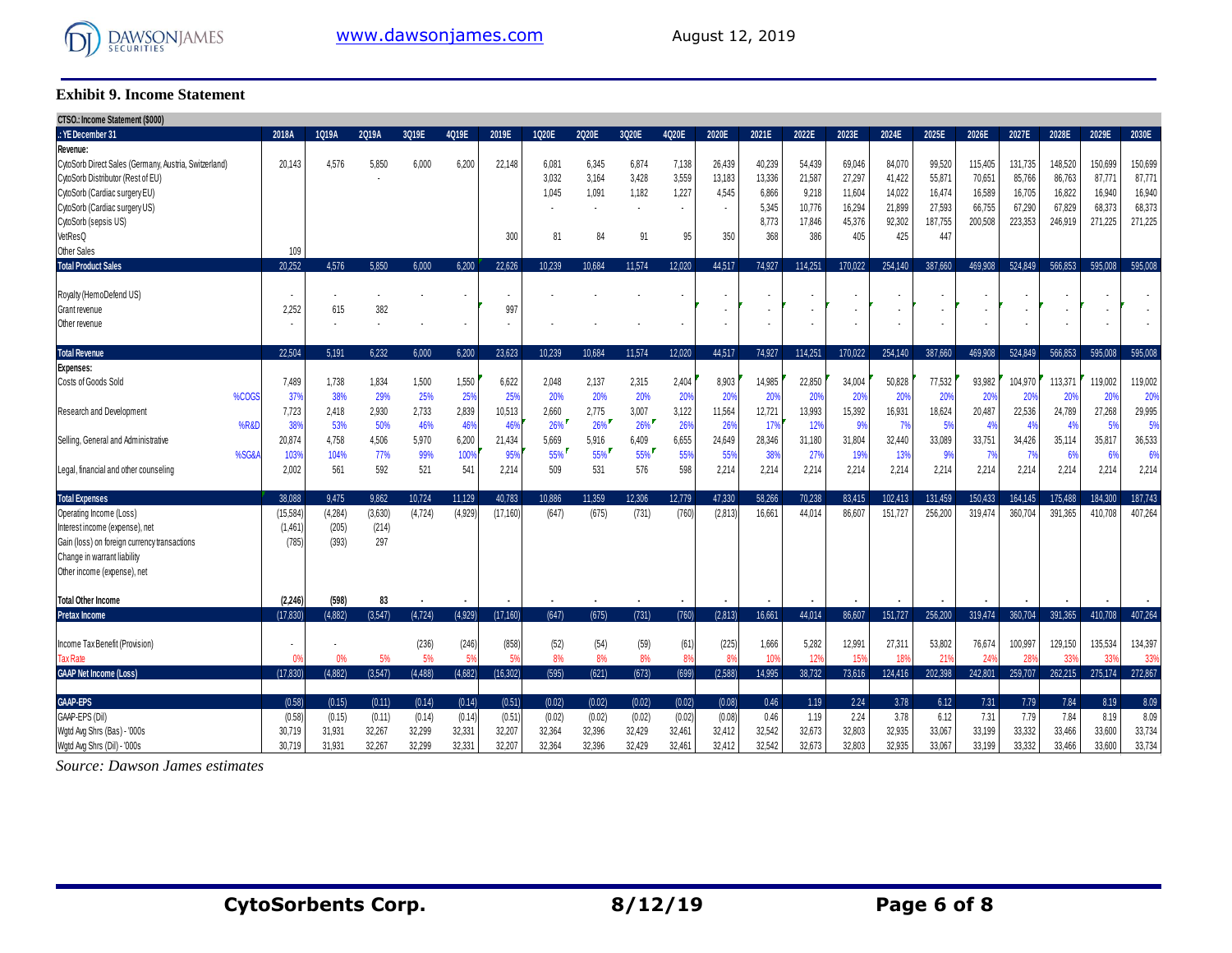

## **Important Disclosures:**

## **Price Chart:**



Price target and rating changes over the past three years: Initiated – Buy – July 11, 2019 – Price Target \$15.00 Update – Buy – August 12, 2019 – Price Target \$15.00

Dawson James Securities, Inc. (the "Firm") is a member of the Financial Industry Regulatory Authority ("FINRA") and the Securities Investor Protection Corporation ("SIPC").

The Firm does not make a market in the securities of the subject company(s). The Firm has NOT engaged in investment banking relationships with CTSO in the prior twelve months, as a manager or co-manager of a public offering and has NOT received compensation resulting from those relationships. The Firm may seek compensation for investment banking services in the future from the subject company(s). The Firm has NOT received any other compensation from the subject company(s) in the last 12 months for services unrelated to managing or co-managing of a public offering.

Neither the research analyst(s) whose name appears on this report nor any member of his (their) household is an officer, director or advisory board member of these companies. The Firm and/or its directors and employees may own securities of the company(s) in this report and may increase or decrease holdings in the future. As of July 31, 2019, the Firm as a whole did not beneficially own 1% or more of any class of common equity securities of the subject company(s) of this report. The Firm, its officers, directors, analysts or employees may effect transactions in and have long or short positions in the securities (or options or warrants related to those securities) of the company(s) subject to this report. The Firm may affect transactions as principal or agent in those securities.

Analysts receive no direct compensation in connection with the Firm's investment banking business. All Firm employees, including the analyst(s) responsible for preparing this report, may be eligible to receive non-product or service specific monetary bonus compensation that is based upon various factors, including total revenues of the Firm and its affiliates as well as a portion of the proceeds from a broad pool of investment vehicles consisting of components of the compensation generated by investment banking activities, including but not limited to shares of stock and/or warrants, which may or may not include the securities referenced in this report.

Although the statements in this report have been obtained from and are based upon recognized statistical services, issuer reports or communications, or other sources that the Firm believes to be reliable, we cannot guarantee their accuracy. All opinions and estimates included in this report constitute the analyst's judgment as of the date of this report and are subject to change without notice.

# **Information about valuation methods and risks can be found in the "STOCK VALUATION" and "RISK ANALYSIS" sections of this report.**

The securities of the company discussed in this report may be unsuitable for investors depending on their specific investment objectives and financial position. This report is offered for informational purposes only and does not constitute an offer or solicitation